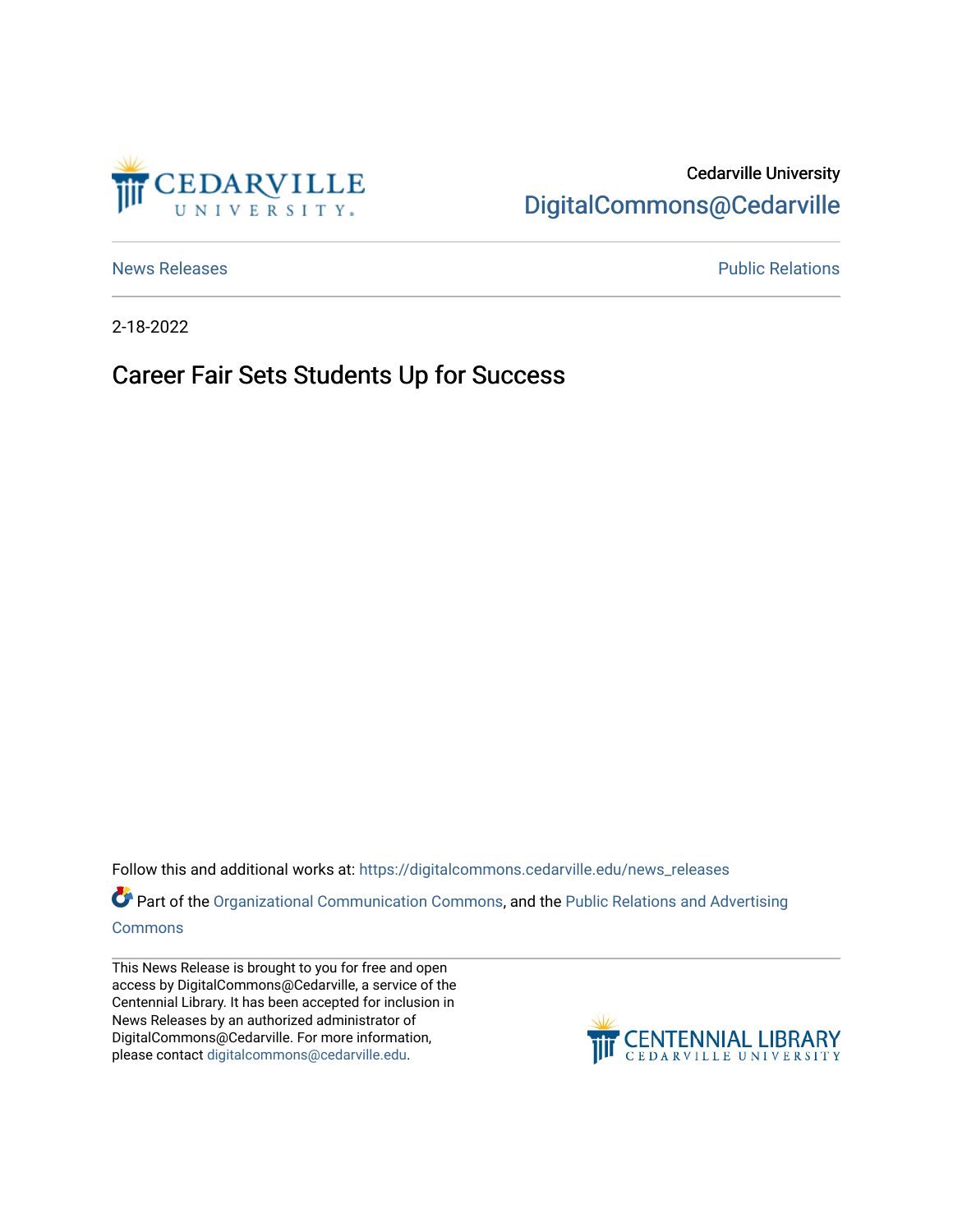## **FOR IMMEDIATE RELEASE February 18, 2022**

**CONTACT:** Mark D. Weinstein Executive Director of Public Relations [937-766-8800](tel:937-766-8800) (o) [937-532-6885](tel:937-532-6885) (m) [Mweinstein@cedarville.edu](mailto:Mweinstein@cedarville.edu) @cedarvillenews

## **Career Fair Sets Students Up for Success**

**CEDARVILLE, OHIO --** National and international business recruiters will visit Cedarville University on February 23 for the Spring Career Fair. With more than 120 employers registered for the event, this year's career fair is the largest in Greene County.

The fair will be held from 11 a.m. till 2:30 p.m. in the Doden Field House. Registration for the event is now open at [cedarville.edu/careerfair.](http://cedarville.edu/careerfair)

Organizations scheduled to attend include Honda, Hyundai, Premier Health, Columbus Police Department, Samaritan's Purse, and the United States Secret Service. Unique to this month's career fair is Honda's decision to showcase its Acura \$170,000 NSX vehicle at the fair--a car that was partially designed by a pair of 2014 graduates from Cedarville's Industrial and Innovative Design program. The NSX will be on display inside the Doden Field House and it's expected to draw interest among prospective employees who attend the event.

Grad school representatives from across the country will also come to the fair, seeking to connect with students who hope to continue their higher education. Cedarville's own graduate programs will be represented as well, including the M.S.N and Pharm.D programs.

Jeff Reep, director of career services, urged all college students to attend the career fair, even freshmen and sophomores. "Every time a student goes to a career fair they become more confident, more prepared to communicate their strengths, and well prepared for future career opportunities." said Reep.

He stressed that students will not only be connected with potential employers, but also gain valuable experiences. "Students will learn to understand the types of questions that may come up in future interviews."

To help students prepare for the fair, Cedarville Career Services will offer workshops and classes leading up to the event, including a resume polishing workshop on February 9.

Located in southwest Ohio, Cedarville University is an accredited, Christ-centered, Baptist institution with an enrollment of 4,715 undergraduate, graduate and online students in more than 150 areas of study. Founded in 1887, Cedarville is one of the largest private universities in Ohio, recognized nationally for its authentic Christian community, rigorous academic programs, strong graduation and retention rates, accredited professional and health science offerings and high student engagement ranking. For more information about the University, visi[t](https://www.cedarville.edu/) [cedarville.edu.](https://www.cedarville.edu/)